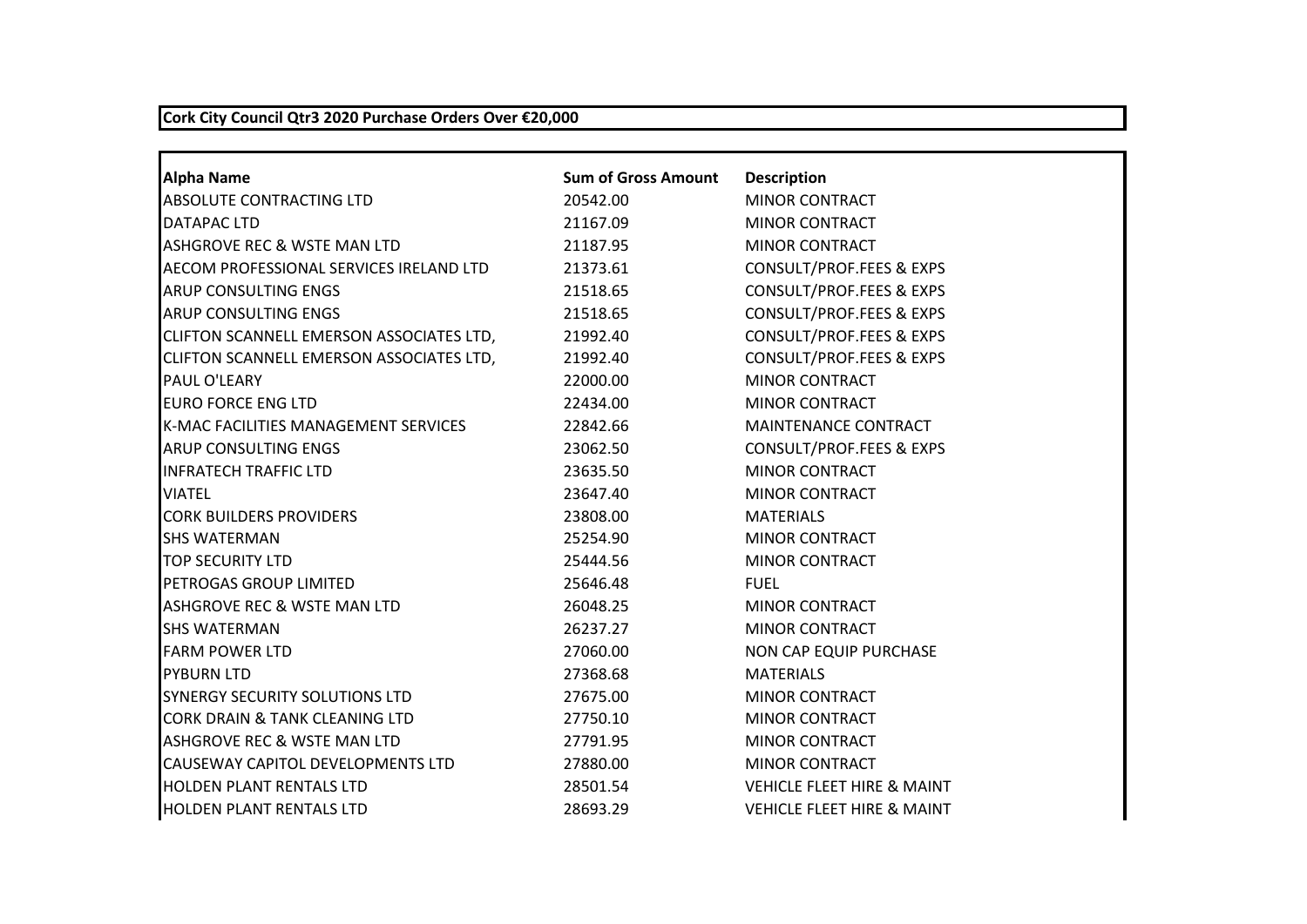| <b>HOLDEN PLANT RENTALS LTD</b>             | 29041.04 | <b>VEHICLE FLEET HIRE &amp; MAINT</b> |
|---------------------------------------------|----------|---------------------------------------|
| <b>WALKER VEHICLE RENTALS LTD</b>           | 29047.59 | <b>VEHICLE FLEET HIRE &amp; MAINT</b> |
| <b>WALKER VEHICLE RENTALS LTD</b>           | 29047.59 | <b>VEHICLE FLEET HIRE &amp; MAINT</b> |
| <b>WALKER VEHICLE RENTALS LTD</b>           | 29047.59 | <b>VEHICLE FLEET HIRE &amp; MAINT</b> |
| DEERMOUNT CONSTRUCTION LIMITED              | 30147.88 | <b>CAPITAL CONTRACT</b>               |
| AN POST-STATUTORY ACCS                      | 30244.36 | <b>POSTAGE</b>                        |
| <b>G.M.S GENERAL MAINTENANCE SERVICES</b>   | 30840.00 | MINOR CONTRACT                        |
| <b>TURNER &amp; TOWNSEND LTD</b>            | 31155.90 | CONSULT/PROF.FEES & EXPS              |
| <b>COUGHLAN HEATING &amp; PLUMBING</b>      | 31410.00 | <b>MINOR CONTRACT</b>                 |
| <b>MANUSTIN HOLDINGS LTD</b>                | 31754.69 | <b>RENT</b>                           |
| <b>GLASSCO RECYCLING LTD</b>                | 31862.51 | <b>MINOR CONTRACT</b>                 |
| IRISH INTERNATIONAL TRADING LTD             | 32769.48 | <b>MATERIALS</b>                      |
| <b>GLOUNTHAUNE PROPERTY DEVELOPMENT LTD</b> | 33387.75 | MINOR CONTRACT                        |
| MICHAEL SHEEHAN CONSTR. (FARRAN) LTD        | 33437.70 | <b>MINOR CONTRACT</b>                 |
| MICHAEL SHEEHAN CONSTR. (FARRAN) LTD        | 33922.81 | <b>MINOR CONTRACT</b>                 |
| PETROGAS GROUP LIMITED                      | 34048.91 | <b>FUEL</b>                           |
| PETROGAS GROUP LIMITED                      | 36271.68 | <b>FUEL</b>                           |
| AIRTRICITY UTILITY SOLUTIONS LTD            | 36839.73 | MINOR CONTRACT                        |
| <b>MCGINTY &amp; O SHEA LTD</b>             | 37080.00 | <b>MINOR CONTRACT</b>                 |
| <b>MCGINTY &amp; O SHEA LTD</b>             | 37630.76 | <b>MINOR CONTRACT</b>                 |
| <b>HOLDEN PLANT RENTALS LTD</b>             | 38159.04 | <b>VEHICLE FLEET HIRE &amp; MAINT</b> |
| <b>HOLDEN PLANT RENTALS LTD</b>             | 38394.07 | <b>VEHICLE FLEET HIRE &amp; MAINT</b> |
| APCOA (FORMERLY CENTRAL PARKING SYSTEM)     | 38403.60 | MINOR CONTRACT                        |
| <b>ARAMARK PROPERTY</b>                     | 38437.50 | <b>MGTMT FEES &amp; SVS CHARGES</b>   |
| <b>HOLDEN PLANT RENTALS LTD</b>             | 39162.72 | <b>VEHICLE FLEET HIRE &amp; MAINT</b> |
| <b>DONAL MURRAY LTD</b>                     | 40009.42 | ELECTRICAL CONTRACT                   |
| PETROGAS GROUP LIMITED                      | 40088.05 | <b>FUEL</b>                           |
| <b>COUGHLAN HEATING &amp; PLUMBING</b>      | 40848.70 | <b>MINOR CONTRACT</b>                 |
| KILGOBBIN CASTLE HOLDINGS LTD.              | 41026.50 | <b>MINOR CONTRACT</b>                 |
| SYNERGY SECURITY SOLUTIONS LTD              | 41493.75 | MINOR CONTRACT                        |
| MICHAEL SHEEHAN CONSTR. (FARRAN) LTD        | 41538.60 | <b>MINOR CONTRACT</b>                 |
| <b>MICHAEL KELLEHER</b>                     | 41594.00 | <b>MINOR CONTRACT</b>                 |
| DOMESTIC GAS HEATING SYSTEMS LTD            | 41724.00 | <b>MINOR CONTRACT</b>                 |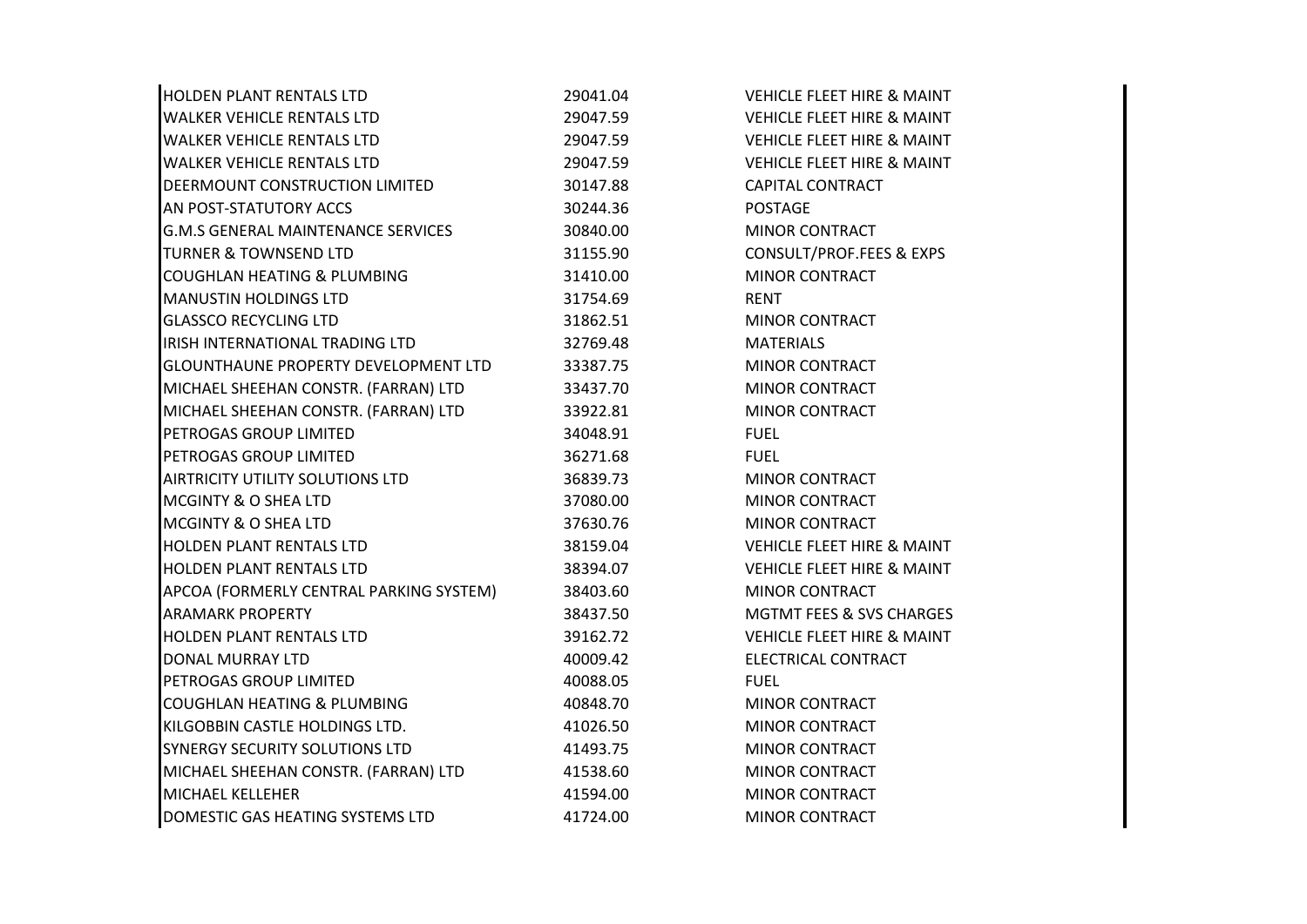| ALL TRADES RESPONSE GROUP LIMITED        | 41971.33 | <b>MINOR CONTRACT</b>                 |
|------------------------------------------|----------|---------------------------------------|
| <b>TERRY REA</b>                         | 42668.40 | <b>MINOR CONTRACT</b>                 |
| DEERMOUNT CONSTRUCTION LIMITED           | 42921.00 | <b>MINOR CONTRACT</b>                 |
| KIERAN KELLY CONTRACTS LIMITED           | 43660.00 | <b>MINOR CONTRACT</b>                 |
| HWBC CHARTERED SURVEYORS-RENT            | 44895.00 | <b>RENT</b>                           |
| SYNERGY SECURITY SOLUTIONS LTD           | 45122.04 | <b>MINOR CONTRACT</b>                 |
| APCOA (FORMERLY CENTRAL PARKING SYSTEM)  | 45445.69 | MINOR CONTRACT                        |
| <b>LAGAN ASPHALT LIMITED</b>             | 46246.66 | <b>MINOR CONTRACT</b>                 |
| <b>KEARY MOTORS LTD</b>                  | 46313.14 | VEHICLE FLEET HIRE & MAINT.           |
| <b>KEARY MOTORS LTD</b>                  | 46313.14 | <b>VEHICLE FLEET HIRE &amp; MAINT</b> |
| <b>KEARY MOTORS LTD</b>                  | 46313.14 | <b>VEHICLE FLEET HIRE &amp; MAINT</b> |
| DEERMOUNT CONSTRUCTION LIMITED           | 47716.20 | <b>MINOR CONTRACT</b>                 |
| PARK MAGIC MOBILE SOLUTIONS LTD          | 48503.35 | MINOR CONTRACT                        |
| <b>INFRATECH TRAFFIC LTD</b>             | 48749.52 | MINOR CONTRACT                        |
| ADR + PROJECT PROFESSIONALS LIMITED      | 49077.00 | CONSULT/PROF.FEES & EXPS              |
| <b>ATKINS IRELAND LTD</b>                | 49200.00 | <b>CONSULT/PROF.FEES &amp; EXPS</b>   |
| <b>WALKER VEHICLE RENTALS LTD</b>        | 49332.60 | <b>VEHICLE FLEET HIRE &amp; MAINT</b> |
| <b>WALKER VEHICLE RENTALS LTD</b>        | 49332.60 | <b>VEHICLE FLEET HIRE &amp; MAINT</b> |
| <b>WALKER VEHICLE RENTALS LTD</b>        | 49332.60 | <b>VEHICLE FLEET HIRE &amp; MAINT</b> |
| <b>KELLY BROS LTD</b>                    | 50000.00 | <b>CONSULT/PROF.FEES &amp; EXPS</b>   |
| KILGOBBIN CASTLE HOLDINGS LTD.           | 50514.00 | MINOR CONTRACT                        |
| MICHAEL SHEEHAN CONSTR. (FARRAN) LTD     | 50538.60 | <b>MINOR CONTRACT</b>                 |
| DATAPAC LTD                              | 52152.01 | NON CAP EQUIP PURCHASE                |
| <b>ARUP CONSULTING ENGS</b>              | 53105.31 | <b>CONSULT/PROF.FEES &amp; EXPS</b>   |
| <b>O'CONNOR NURSERIES</b>                | 53430.54 | <b>MATERIALS</b>                      |
| <b>IRISH BIOTECH SYSTEMS</b>             | 54352.20 | MINOR CONTRACT                        |
| HIGH STREET PARTNERSHIP                  | 54813.31 | <b>CAPITAL CONTRACT</b>               |
| HENRY FORD & SON LTD.                    | 63779.32 | NON CAP EQUIP PURCHASE                |
| <b>AECOM LIMITED</b>                     | 68063.28 | <b>CONSULT/PROF.FEES &amp; EXPS</b>   |
| <b>L &amp; M KEATING LIMITED</b>         | 71389.04 | <b>MINOR CONTRACT</b>                 |
| <b>DONAL MURRAY LTD</b>                  | 79571.20 | ELECTRICAL CONTRACT                   |
| FINUCANE & SONS PLANT HIRE & CIVIC ENGIN | 79934.36 | <b>MINOR CONTRACT</b>                 |
| <b>CUMNOR CONSTRUCTION LTD</b>           | 82800.00 | <b>CAPITAL CONTRACT</b>               |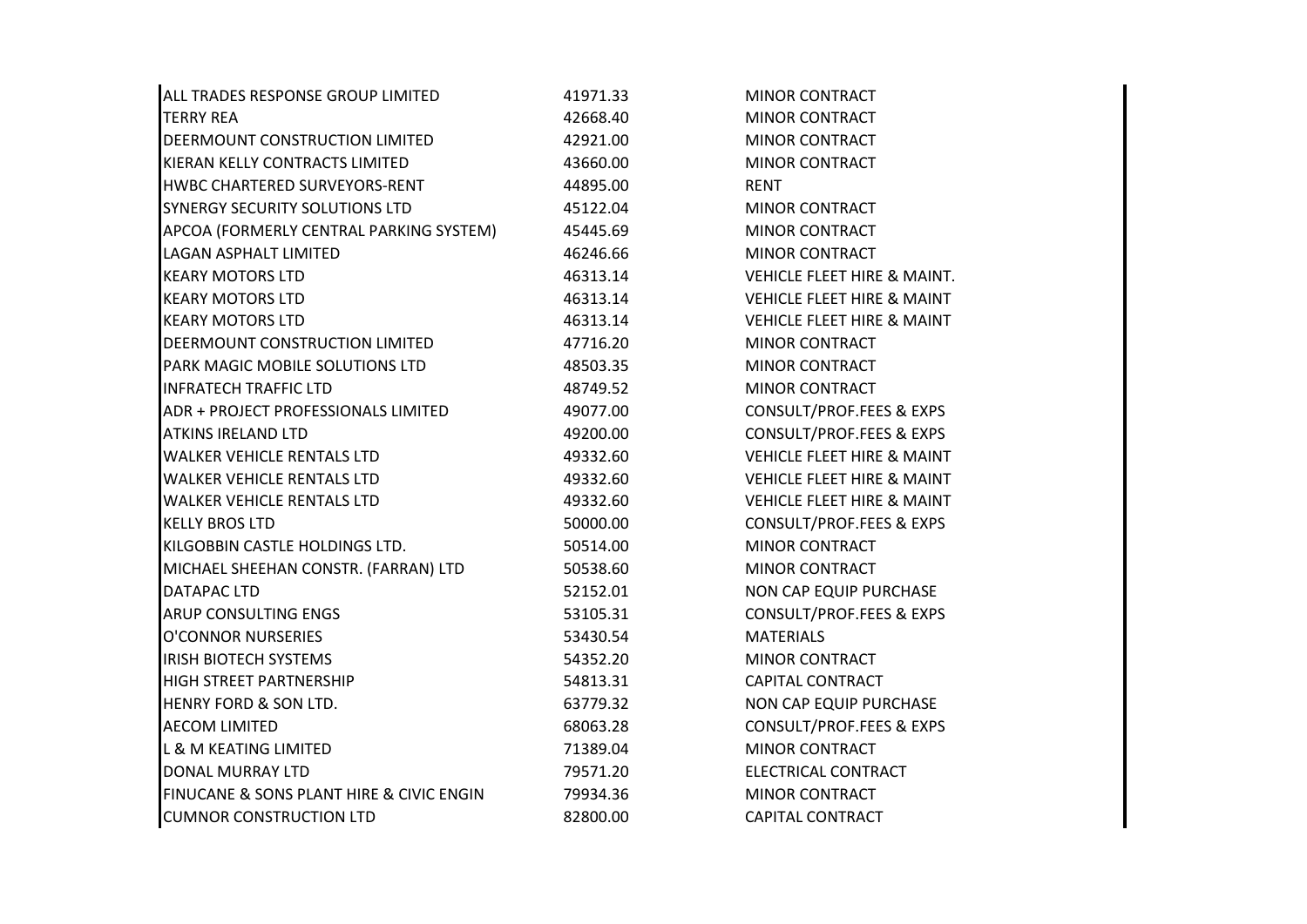| <b>ORACLE EMEA LTD</b>                   | 95151.37   | <b>LICENCE</b>                    |
|------------------------------------------|------------|-----------------------------------|
| DONAL MURRAY LTD                         | 95818.61   | ELECTRICAL CONTRACT               |
| DJF ENGINEERING SERVICES                 | 98268.39   | CONSULT/PROF.FEES & EXPS          |
| DEERMOUNT CONSTRUCTION LIMITED           | 102000.00  | <b>CAPITAL CONTRACT</b>           |
| RPS CONSULTING ENGINEERS                 | 109008.90  | CONSULT/PROF.FEES & EXPS          |
| <b>BUS EIREANN</b>                       | 111429.34  | PARK & RIDE MANAGEMENT            |
| <b>BUS EIREANN</b>                       | 111429.34  | PARK & RIDE MANAGEMENT            |
| <b>BUS EIREANN</b>                       | 111429.34  | <b>PARK &amp; RIDE MANAGEMENT</b> |
| <b>BUS EIREANN</b>                       | 111429.34  | PARK & RIDE MANAGEMENT            |
| <b>CONHOR CONSTRUCTION LIMITED</b>       | 127284.24  | <b>MINOR CONTRACT</b>             |
| AIRTRICITY UTILITY SOLUTIONS LTD         | 134643.62  | <b>MINOR CONTRACT</b>             |
| <b>LAGAN ASPHALT LIMITED</b>             | 137959.65  | <b>MINOR CONTRACT</b>             |
| <b>SHS WATERMAN</b>                      | 138173.58  | <b>CAPITAL CONTRACT</b>           |
| ORDNANCE SURVEY IRELAND                  | 141450.00  | <b>MINOR CONTRACT</b>             |
| <b>TERRY REA</b>                         | 145830.00  | <b>MINOR CONTRACT</b>             |
| <b>HBS CONSTRUCTION LTD</b>              | 156544.00  | <b>MINOR CONTRACT</b>             |
| ANTHONY COUGHLAN H & P LTD               | 171450.00  | <b>CAPITAL CONTRACT</b>           |
| <b>MARINA WINDOWS LTD</b>                | 181392.45  | <b>MINOR CONTRACT</b>             |
| <b>C-CAD COMPUTING</b>                   | 191023.08  | <b>LICENCE</b>                    |
| <b>RETROFIT DESIGNS LTD</b>              | 207927.31  | MINOR CONTRACT                    |
| <b>NOVAFIELD CORK LTD</b>                | 221253.56  | <b>CAPITAL CONTRACT</b>           |
| <b>CUMNOR CONSTRUCTION LTD</b>           | 269608.77  | <b>CAPITAL CONTRACT</b>           |
| COUGHLAN HEATING & PLUMBING              | 271797.75  | MINOR CONTRACT                    |
| <b>ENVIROBEAD LTD</b>                    | 298115.87  | <b>MINOR CONTRACT</b>             |
| <b>MURNANE &amp; O SHEA LTD</b>          | 397864.45  | <b>CAPITAL CONTRACT</b>           |
| <b>CAHALANE BROS LTD</b>                 | 401852.86  | <b>CAPITAL CONTRACT</b>           |
| <b>O'SHEAS BUILDERS</b>                  | 412075.19  | <b>CAPITAL CONTRACT</b>           |
| NOEL REGAN AND SONS PLANT HIRE LTD       | 583000.00  | <b>CAPITAL CONTRACT</b>           |
| <b>MAVRO LTD</b>                         | 1012517.96 | <b>CAPITAL CONTRACT</b>           |
| <b>LAGAN ASPHALT LIMITED</b>             | 1078927.97 | <b>MINOR CONTRACT</b>             |
| <b>MCGINTY &amp; O SHEA LTD</b>          | 1093630.58 | <b>MINOR CONTRACT</b>             |
| <b>WARD &amp; BURKE CONSTRUCTION LTD</b> | 1131267.03 | <b>CAPITAL CONTRACT</b>           |
| <b>WARD &amp; BURKE CONSTRUCTION LTD</b> | 1135107.78 | <b>CAPITAL CONTRACT</b>           |